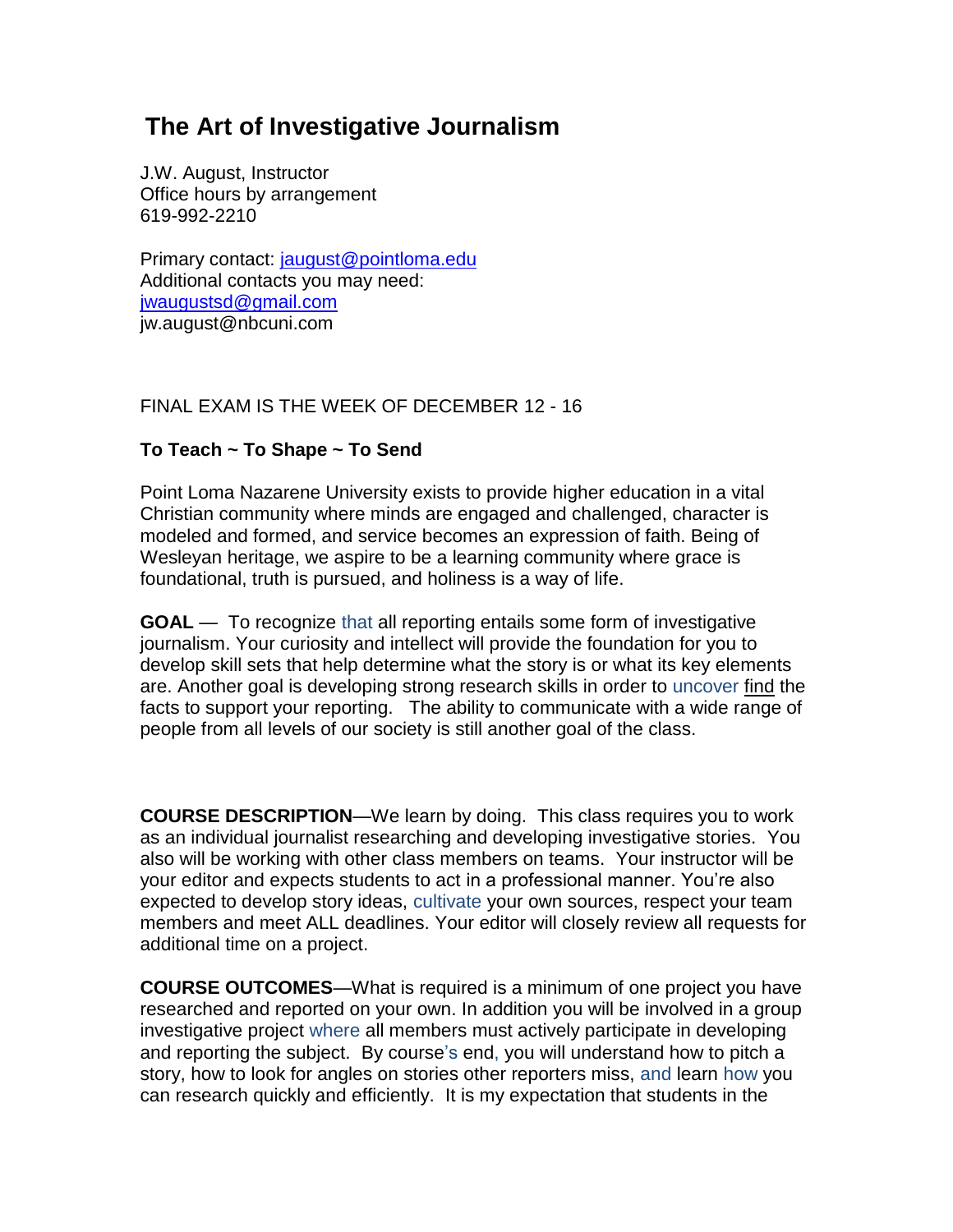class should be able to do all this and more by being aggressive and competitive while maintaining a strong code of ethics as described in the code of the Society of Professional Journalists.

# **HOW YOUR GRADE IS DETERMINED**

A minimum requirement for success as a journalist is to be aware of the world around you. What this means is every time you come to class there is always the possibility of a quiz on world, national or local events. I also do a quiz as warranted following lectures. Sometimes the quiz may occur on the same day as the lecture, sometimes in the classes that follow. You will have to convince your editor to give you a makeup quiz if you miss a class. These quizzes may also be based on assigned reading from the course textbooks. The current events quizzes, textbooks and lecture quizzes scores are added in with mid-term and final exam scores for 50% of your grade. The balance of your grade is determined by your demonstrated skills in developing your own project as well as your team project or projects.

Broadcast or publication of a project is worth bonus points, to be determined by where the story appears and the difficulty of the subject matter. Stories that appear in community papers, local radio, web news sites, television or in campus media are eligible.

There is NO cell phone use in class. Laptops are OK to use for note-taking or class-related research.

RESOURCE MATERIALS

The Investigative Reporters Handbook, 5th edition, Bedord/St Martin's (available at student bookstore)

Journalism Law in California, Calaware **<http://tinyurl.com/gt6v6m5>** (Order through amazon.com)

## **Attendance**

Missing a class means losing points for attendance, participation and in class work. If you must miss a class for a valid reason (illness, family emergency, school activity, etc.) then documentation is required. If you arrive after all students have signed in for the class, you will lose half your daily score. Don't be late, it shows a lack of professionalism.

Please read the Class Attendance section of your PLNU Catalog, carefully. If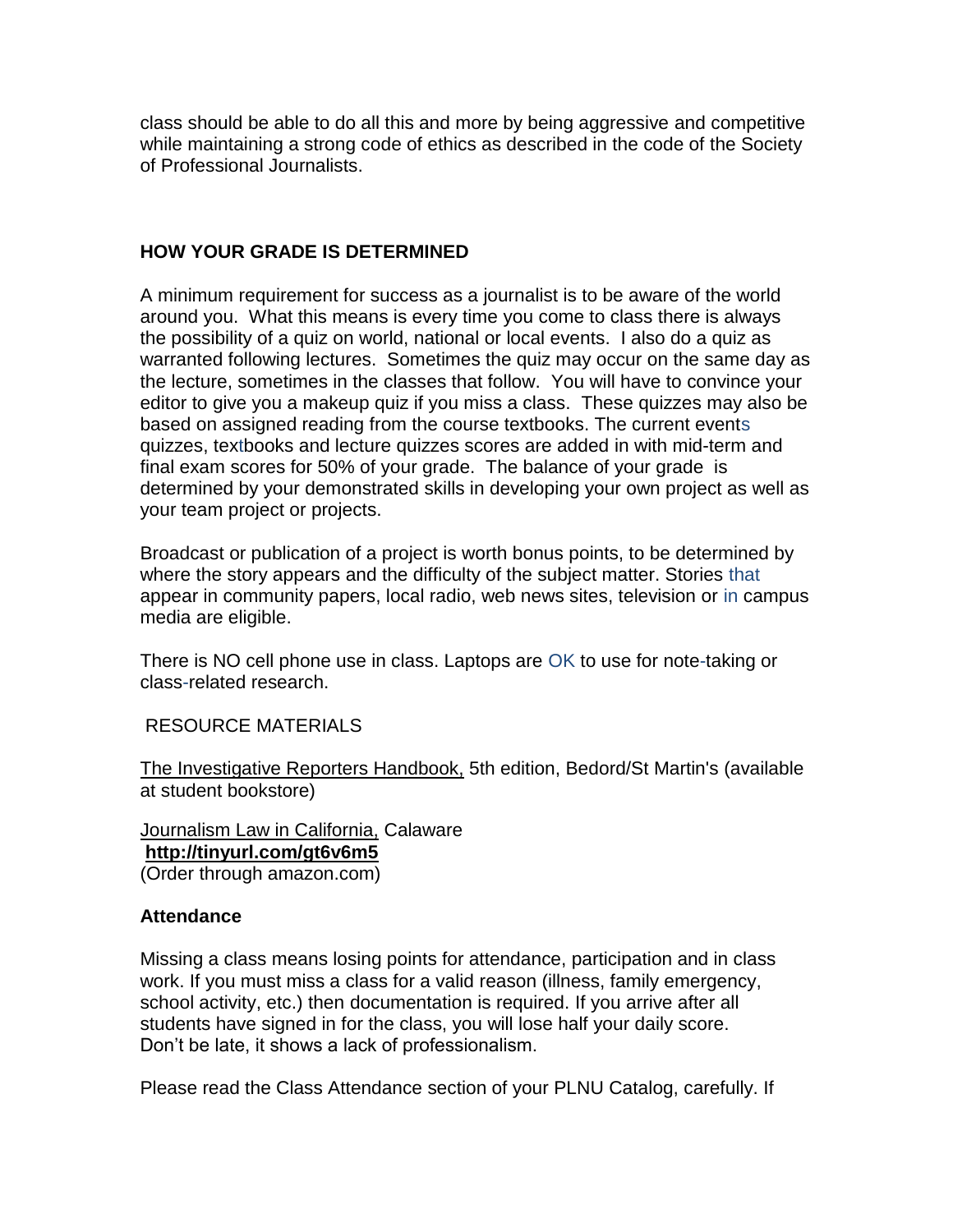students miss classes for a TTH course), faculty members may file a written report which may result in de-enrollment from the course. If you miss more than 20% of class meetings (approx. 8 for a MWF course and 6 classes for a TTH course), you may be de-enrolled without notice.

De-enrollment may have serious consequences on residence, athletic, and scholarship requirements; it may also necessitate a reduction or loss in your financial aid.

## **LJML Department Mission Statement**

Welcome to the Department of Literature, Journalism and Modern Languages. Embodying the core values of a Christian liberal arts education in the Wesleyan theological tradition, and focusing on the power of language and story to shape us and our world, the LJML Department and programs will provide students with knowledge, skills, and experiences to equip them to understand, interpret, analyze, evaluate, and create texts as linguistic and/or artistic expressions of diverse human experiences. We value reading, writing, researching, speaking, and discussing as profound means of participating in the redemptive work of God in all of creation.

### **Public Discourse**

Much of the work we will do in this class is cooperative, by nature of the class discussions and general feedback given to written work and/projects; thus you should think of all your writing and speaking for and in class as public, not private, discourse.

## **Academic Honesty**

The Point Loma Nazarene University community holds the highest standards of honesty and integrity in all aspects of university life. Any violation of the university's commitment is a serious affront to the very nature of Point Loma's mission and purpose. Violations of academic honesty include cheating, plagiarism, falsification, aiding academic dishonesty, and malicious interference. Cheating is the use of unauthorized assistance that results in an unfair advantage over other students. It includes but is not limited to: Bringing and/or using unauthorized notes, technology or other study aids during an examination; looking at other students' work during an exam or in an assignment where collaboration is not allowed; attempting to communicate with other students in order to get help during an exam or in an assignment where collaboration is not allowed; obtaining an examination prior to its administration; allowing another person to do one's work and submitting it as one's own; submitting work done in one class for credit in another without the instructor's permission. Plagiarism is the use of an idea, phrase or other materials from a source without proper acknowledgment of that source. It includes but is not limited to: The use of an idea, phrase, or other materials from a source without proper acknowledgment of that specific source in a work for which the student claims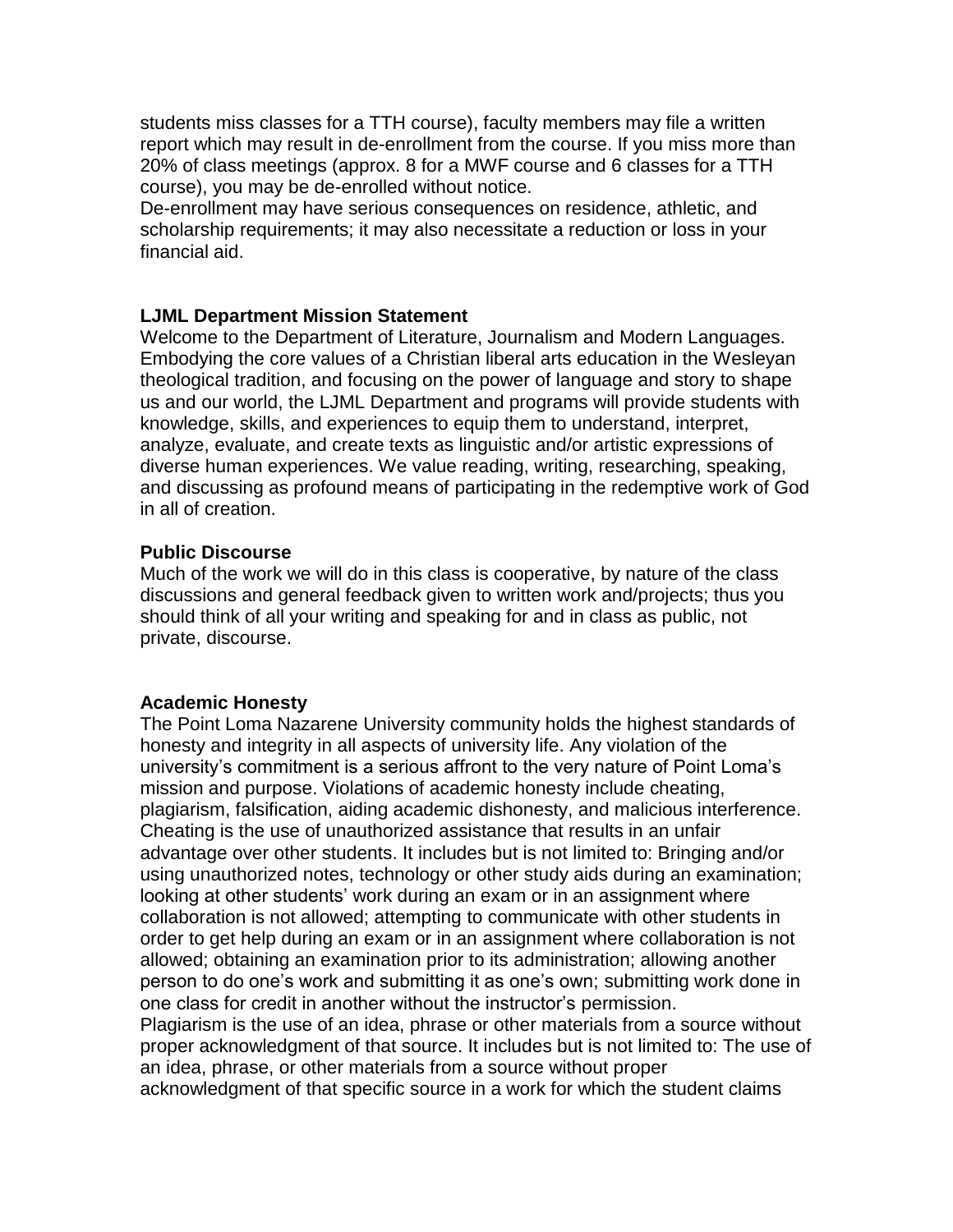authorship; the misrepresentation and/or use of sources used in a work for which the student claims authorship; the use of papers purchased online as all or part of an assignment for which the student claims authorship; submitting written work, such as laboratory reports, computer programs, or papers, which have been copied from the work of other students, with or without their knowledge and consent.

Falsification is the alteration of information or forging of signatures on academic forms or documents. It includes but is not limited to: using improper methods of collecting or generating data and presenting them as legitimate; altering graded work and submitting it for re-grading; falsifying information on official academic documents such as drop/add forms, incomplete forms, petitions,

recommendations, letters of permission, transcripts or any other university document; misrepresenting oneself or one's status in the university. Aiding academic dishonesty is assisting another person in violating the standards of academic honesty. It includes but is not limited to: Allowing other students to look at one's own work during an exam or in an assignment where collaboration is not allowed; providing information, material, or assistance to another person knowing that it may be used in violation of academic honesty policies; providing false information in connection with any academic honesty inquiry. Malicious intent is misuse of academic resources or interference with the

legitimate academic work of other students. It includes but is not limited to: removing books, journals or pages of these from the library without formal checkout; hiding library materials; refusing to return reserve readings to the library; damaging or destroying the projects, lab or studio work or other academic product of fellow students. A student remains responsible for the academic honesty of work submitted in PLNU courses and the consequences of academic dishonesty beyond receipt of the final grade in the class and beyond the awarding of the diploma. Ignorance of these catalog policies will not be considered a valid excuse or defense. Students may not withdraw from a course as a response to a consequence. Response Procedure

The following response procedure is recommended to faculty who discover a violation of academic honesty:

1. Fact-finding: The faculty member should attempt to speak or otherwise communicate informally with the student as a first step.

2. Communication of Consequence: Once the violation is discovered, the instructor should send a written communication to the student regarding the incident and the consequences. Instructors can give students an "F" on a specific assignment or an "F" in the course as a consequence of violations of academic honesty.

3. Internal Communication: The instructor should send a report of the incident to the department chair or school dean, the college dean, the Vice President for Student Development and the Vice Provost for Academic Administration. The report should include a description of the violation, the action taken, and evidence of the violation. The official record of the incident is maintained by the Office of the Vice President for Student Development.

4. Further action: Prior instances of misconduct under this or other student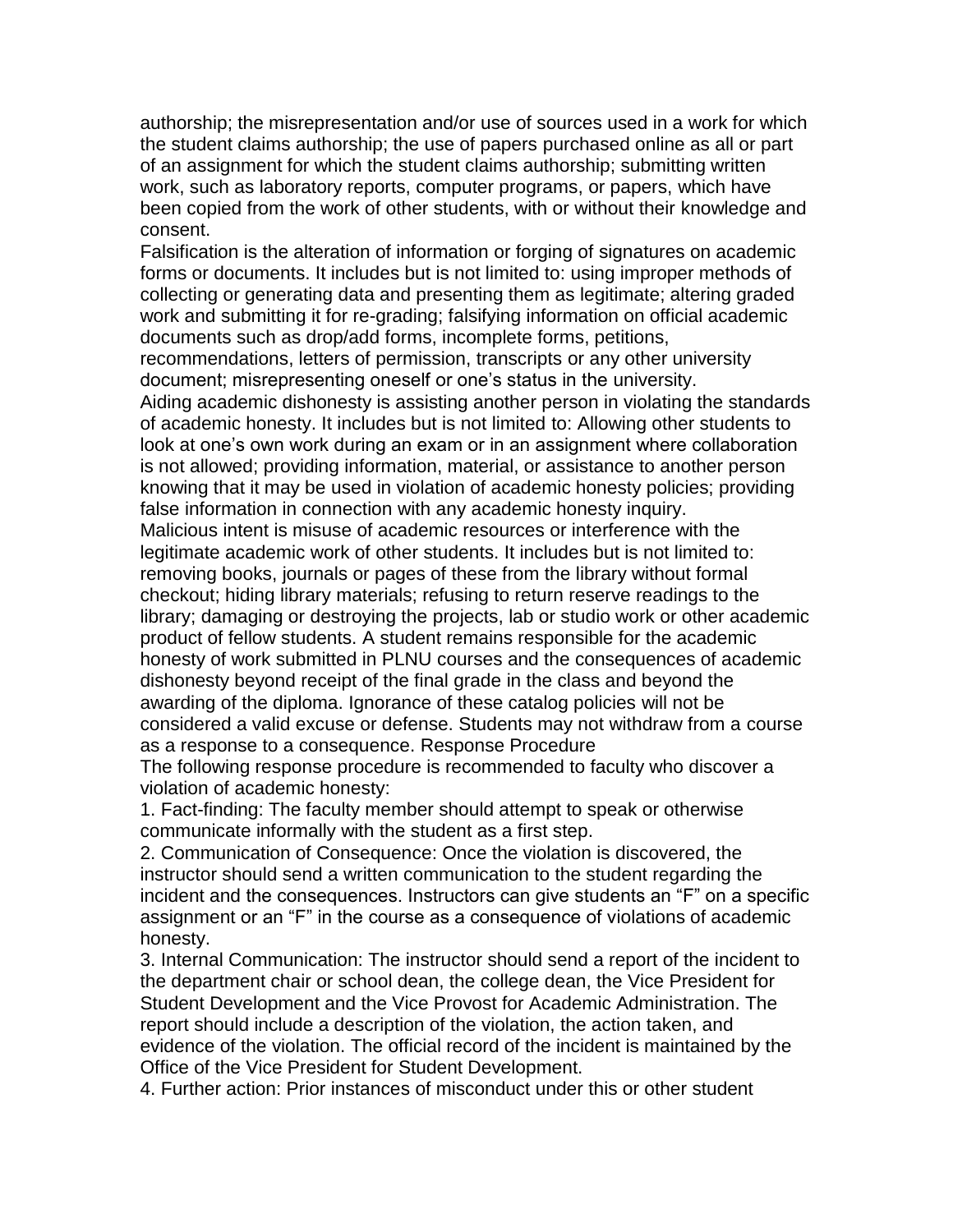conduct policies should be considered in determining disciplinary action for a present violation. As the Vice President for Student Development and the appropriate college dean consult, if additional action seems necessary it would be taken after consultation with the reporting instructor and communicated in writing to the student. Depending upon the seriousness of the incident or pattern of incidents, further actions can include probation, suspension or expulsion. Appeal Procedure.

The following appeal procedure should be used by a student who wishes to appeal consequences associated with a finding of academic dishonesty:

1. Instructor: The student should present a written appeal of the penalty to the instructor involved. The instructor should respond in writing, with a copy of the response also sent to the department chair.

2. Department Chair or School Dean: In the event that satisfactory resolution to the appeal is not achieved between the student and the instructor, the student may submit the appeal in writing to the department chair or school dean, who will review the appeal and send a written ruling to the student and instructor.

3. College Dean: Student appeals not resolved at the departmental or school level should be taken to the appropriate college dean for review. The college dean will review the appeal and send a written ruling to the student, instructor and department chair or school dean.

4. Administrative Committee: Student appeals not resolved at the college dean level can be submitted to an administrative committee including an academic administrator of the student's choice, the Provost or a designee, the Vice Provost for Academic Administration, and the Vice-President for Student Development or a designee. The appeal decision reached by this committee is final. Revision based on review of academic honesty policies at Purdue University, University of Notre Dame, Wheaton College, Azusa Pacific University and The University of Rochester. Definitions based on those at The University of Rochester and used by permission.

### **LJML Academic Honesty Policy**

The LJML Department deems intellectual and academic integrity critical to academic success and personal development; therefore, any unethical practice will be detrimental to the student's academic record and moral character. Students who present the work of others as if it were their own commit plagiarism. Presenting another's work as one's own includes, but is not limited to, borrowing another student's work, buying a paper, and using the thoughts or ideas of others as one's own (using information in a paper without citation). Plagiarized work will result in a failing grade for the assignment and possibly for the course. In either event, a written report will be filed with the department chair and the area dean. The dean will review the report and submit it to the Provost and the Vice President for Student Development. It will then be placed in the student's academic file.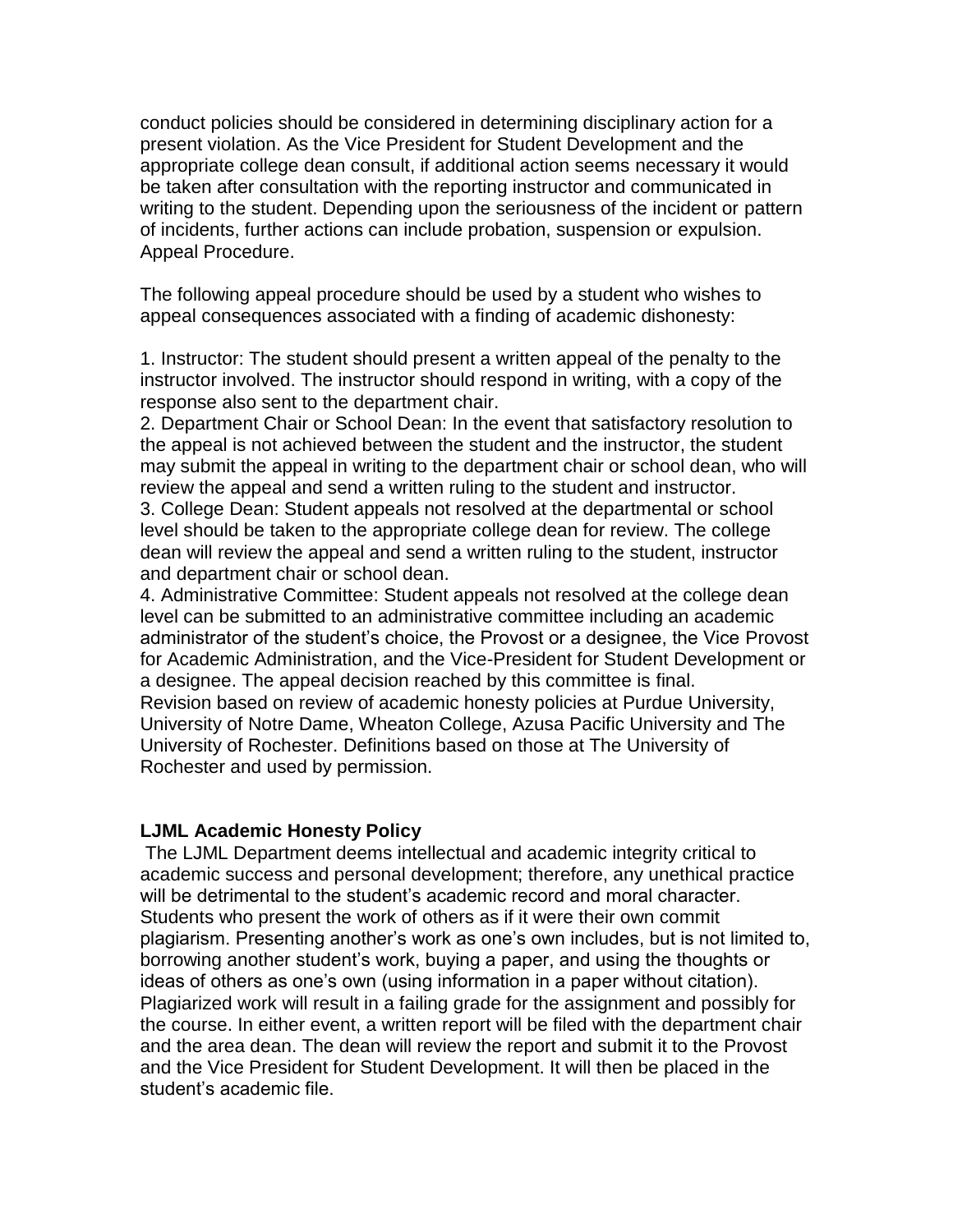## **Inclusive Language**

Because the Literature, Journalism, and Modern Language department recognizes the power of language, all public language used in this course, including written and spoken discourse, will be inclusive. This standard is outlined by all major academic style guides, including MLA, APA, and Chicago, and is the norm in university-level work.

## **Diversity Statement**

Point Loma Nazarene University is committed to diversity in the classroom, in its p recognize that the diverse backgrounds and perspectives of their colleagues and students are best served through respect toward gender, disability, age, socioeconomic status, ethnicity, race, culture and other personal characteristics. In addition, the department of Literature, Journalism, and Modern Languages is committed to taking a leadership position that calls for promoting a commitment to diversity in and out of the classroom and in the practices of writing, journalism, and the study of literature and languages.

## **FERPA**

In compliance with federal law, neither PLNU student ID nor social security number should be used in publically posted grades or returned sets of assignments without student written permission. This class will meet the federal requirements by (each faculty member choose one strategy to use: distributing all grades and papers individually; requesting and filing written student permission; or assigning each student a unique class ID number not identifiable on the alphabetic roster.). Also in compliance with FERPA, you will be the only person given information about your progress in this class unless you have designated others to receive it in the "Information Release" section of the student portal. See Policy Statements in the undergrad student catalog.

### **Academic Accommodations**

While all students are expected to meet the minimum academic standards for completion of their courses as established by the instructors, students with special needs may require academic accommodations. At Point Loma Nazarene University, students requesting academic accommodations must file documentation with the Disability

Resource Center (DRC), located in the Bond Academic Center. Once the student files documentation, the Disability Resource Center contacts the student's instructors and provides written recommendations for reasonable and appropriate accommodations to meet the individual needs of the student. This policy assists the university in its commitment to full compliance with Section 504 of the Rehabilitation Act of 1973, the

Americans with Disabilities (ADA) Act of 1990, and ADA Amendments Act of 2008, all of which prohibit discrimination against students with special needs and